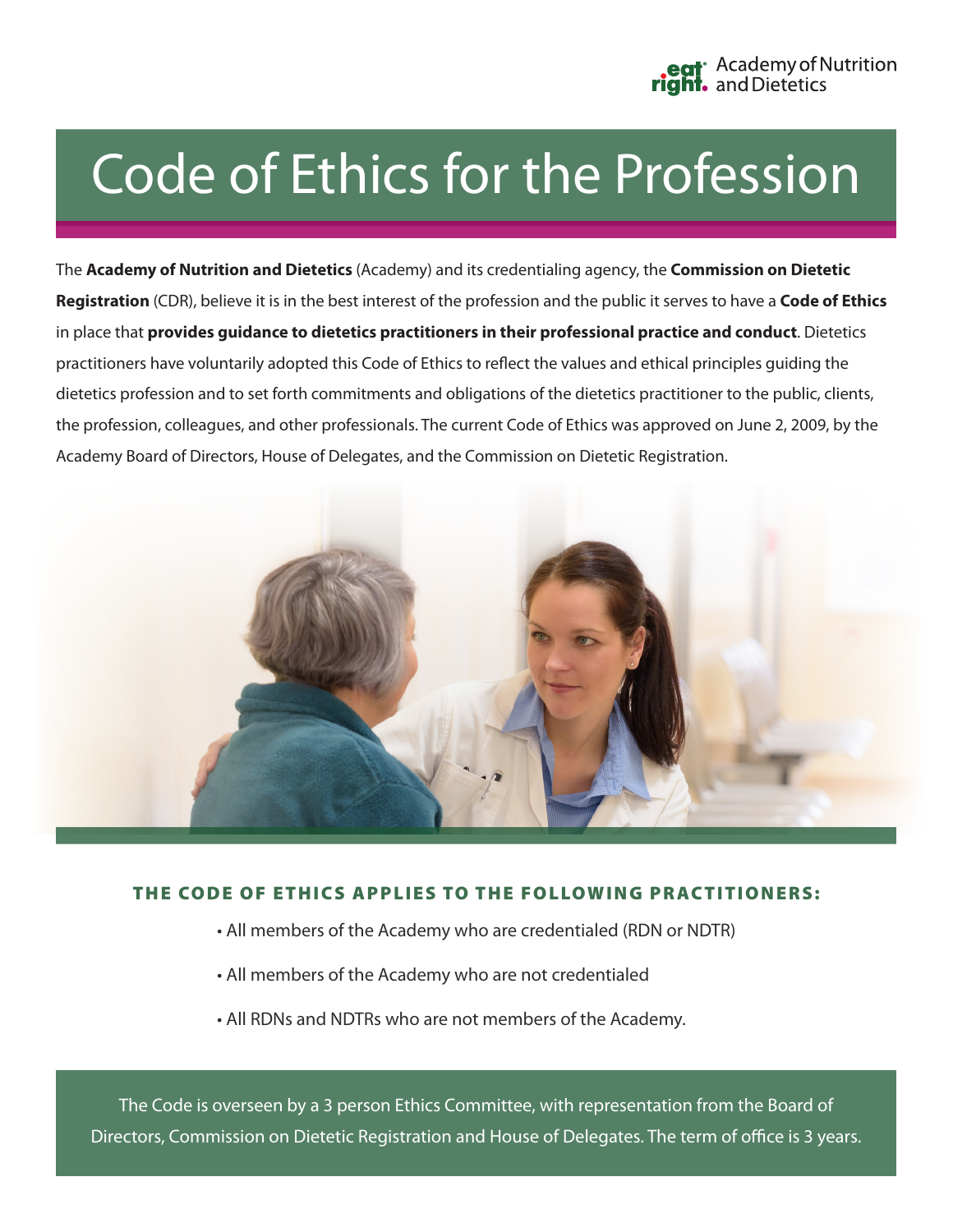## There are 19 principles of the code which are divided into 5 categories

FUNDAMENTAL PRINCIPLES

RESPONSIBILITIES TO THE PUBLIC

RESPONSIBILITIES TO CLIENTS

RESPONSIBILITIES TO THE PROFESSION

RESPONSIBILITIES TO COLLEAGUES AND OTHER PROFESSIONALS

#### FUNDAMENTAL PRINCIPLES

- 1. The dietetics practitioner conducts himself/herself with honesty, integrity, and fairness.
- 2. The dietetics practitioner supports and promotes high standards of professional practice. The dietetics practitioner accepts the obligation to protect clients, the public, and the profession by upholding the Code of Ethics for the Profession of Dietetics and by reporting perceived violations of the Code through the processes established by the Academy and its credentialing agency, the Commission on Dietetic Registration (CDR).

#### RESPONSIBILITIES TO THE PUBLIC

- 3. The dietetics practitioner considers the health, safety, and welfare of the public at all times. The dietetics practitioner will report inappropriate behavior or treatment of a client by another dietetics practitioner or other professionals.
- 4. The dietetics practitioner complies with all laws and regulations applicable or related to the profession or to the practitioner's ethical obligations as described in this Code.
	- a. The dietetics practitioner must not be convicted of a crime under the laws of the United States, whether a felony or a misdemeanor, an essential element of which is dishonesty.
	- b. The dietetics practitioner must not be disciplined by a state for conduct that would violate one or more of these principles.
	- c. The dietetics practitioner must not commit an act of

misfeasance or malfeasance that is directly related to the practice of the profession as determined by a court of competent jurisdiction, a licensing board, or an agency of a governmental body.

- 5. The dietetics practitioner provides professional services with objectivity and with respect for the unique needs and values of individuals.
	- a. The dietetics practitioner does not, in professional practice, discriminate against others on the basis of race, ethnicity, creed, religion, disability, gender, age, gender identity, sexual orientation, national origin, economic status, or any other legally protected category.
	- b. The dietetics practitioner provides services in a manner that is sensitive to cultural differences.
	- c. The dietetics practitioner does not engage in sexual harassment in connection with professional practice.
- 6. The dietetics practitioner does not engage in false or misleading practices or communications.
	- a. The dietetics practitioner does not engage in false or deceptive advertising of his or her services.
	- b. The dietetics practitioner promotes or endorses specific goods or products only in a manner that is not false and misleading.
	- c. The dietetics practitioner provides accurate and truthful information in communicating with the public.
- 7. The dietetics practitioner withdraws from professional practice when unable to fulfill his or her professional duties and responsibilities to clients and others.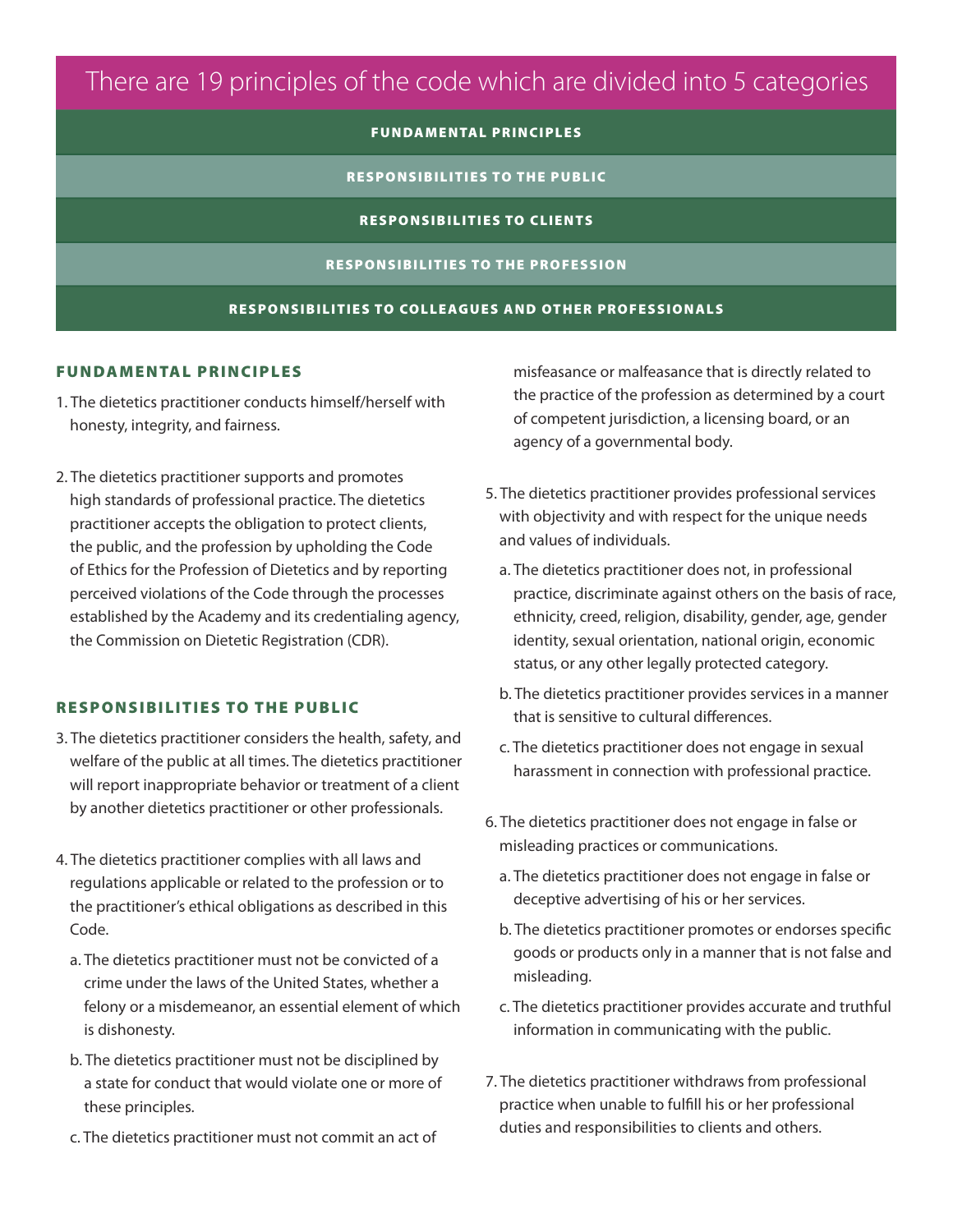- a. The dietetics practitioner withdraws from practice when he/she has engaged in abuse of a substance such that it could affect his or her practice.
- b. The dietetics practitioner ceases practice when he or she has been adjudged by a court to be mentally incompetent.
- c. The dietetics practitioner will not engage in practice when he or she has a condition that substantially impairs his or her ability to provide effective service to others.

#### RESPONSIBILITIES TO CLIENTS

- 8. The dietetics practitioner recognizes and exercises professional judgment within the limits of his or her qualifications and collaborates with others, seeks counsel, or makes referrals as appropriate.
- 9. The dietetics practitioner treats clients and patients with respect and consideration.
	- a. The dietetics practitioner provides sufficient information to enable clients and others to make their own informed decisions.
	- b. The dietetics practitioner respects the client's right to make decisions regarding the recommended plan of care, including consent, modification, or refusal.
- 10. The dietetics practitioner protects confidential information and makes full disclosure about any limitations on his or her ability to guarantee full confidentiality.
- 11. The dietetics practitioner, in dealing with and providing services to clients and others, complies with the same principles set forth in "Responsibilities to the Public" (Principles #3-7).

#### RESPONSIBILITIES TO THE PROFESSION

- 12. The dietetics practitioner practices dietetics based on evidence-based principles and current information.
- 13. The dietetics practitioner presents reliable and substantiated information and interprets controversial information without personal bias, recognizing that legitimate differences of opinion exist.
- 14. The dietetics practitioner assumes a life-long responsibility and accountability for personal competence in practice, consistent with accepted professional standards, continually striving to increase professional knowledge and skills and to apply them in practice.
- 15. The dietetics practitioner is alert to the occurrence of a real or potential conflict of interest and takes appropriate action whenever a conflict arises.
	- a. The dietetics practitioner makes full disclosure of any real or perceived conflict of interest.
	- b. When a conflict of interest cannot be resolved by disclosure, the dietetics practitioner takes such other action as may be necessary to eliminate the conflict, including recusal from an office, position, or practice situation.
- 16. The dietetics practitioner permits the use of his or her name for the purpose of certifying that dietetics services have been rendered only if he or she has provided or supervised the provision of those services.
- 17. The dietetics practitioner accurately presents professional qualifications and credentials.
	- a. The dietetics practitioner, in seeking, maintaining, and using credentials provided by CDR, provides accurate information and complies with all requirements imposed by CDR. The dietetics practitioner uses CDRawarded credentials ("RD" or "Registered Dietitian"; "DTR" or "Dietetic Technician, Registered"; "CS" or "Certified Speciaist"; and "FAND" or "Fellow of the Academy of Nutrition and Dietetics") only when the credential is current and authorized by CDR.
	- b. The dietetics practitioner does not aid any other person in violating any CDR requirements, or in representing himself or herself as CDR-credentialed when he or she is not.
- 18. The dietetics practitioner does not invite, accept, or offer gifts, monetary incentives, or other considerations that affect or reasonably give an appearance of affecting his/ her professional judgment.

#### *Clarification of Principle:*

a. Whether a gift, incentive, or other item of consideration shall be viewed to affect, or give the appearance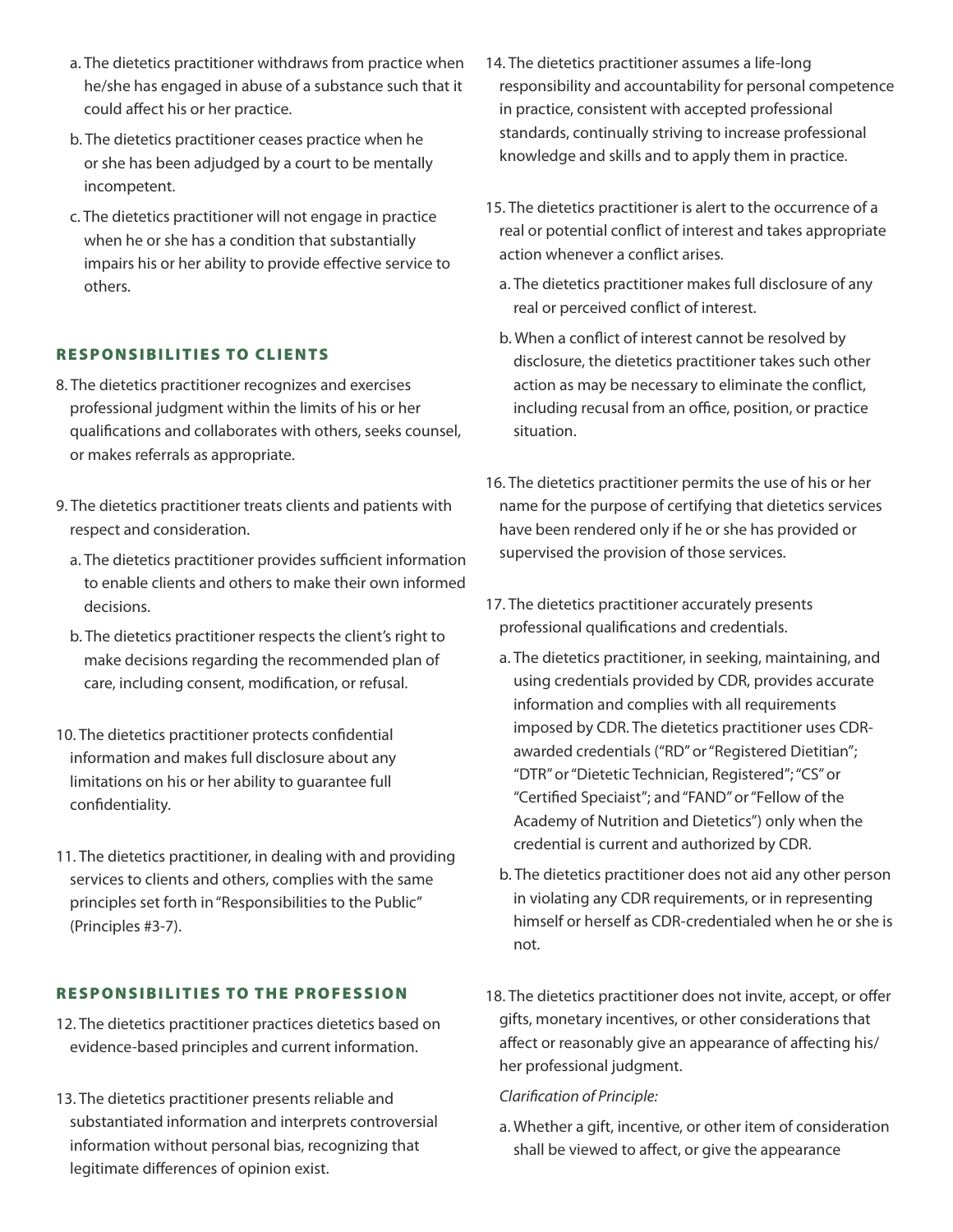of affecting, a dietetics practitioner's professional judgment is dependent on all factors relating to the transaction, including the amount or value of the consideration, the likelihood that the practitioner's judgment will or is intended to be affected, the position held by the practitioner, and whether the consideration is offered or generally available to persons other than the practitioner.

- b. It shall not be a violation of this principle for a dietetics practitioner to accept compensation as a consultant or employee or as part of a research grant or corporate sponsorship program, provided the relationship is openly disclosed and the practitioner acts with integrity in performing the services or responsibilities.
- c. This principle shall not preclude a dietetics practitioner from accepting gifts of nominal value, attendance at educational programs, meals in connection with educational exchanges of information, free samples of products, or similar items, as long as such items are not offered in exchange for or with the expectation of, and do not result in, conduct or services that are contrary to the practitioner's professional judgment.

d. The test for appearance of impropriety is whether the conduct would create in reasonable minds a perception that the dietetics practitioner's ability to carry out professional responsibilities with integrity, impartiality, and competence is impaired.

#### RESPONSIBILITIES TO COLLEAGUES AND OTHER PROFESSIONALS

- 19. The dietetics practitioner demonstrates respect for the values, rights, knowledge, and skills of colleagues and other professionals.
	- a. The dietetics practitioner does not engage in dishonest, misleading, or inappropriate business practices that demonstrate a disregard for the rights or interests of others.
	- b. The dietetics practitioner provides objective evaluations of performance for employees and coworkers, candidates for employment, students, professional association memberships, awards, or scholarships, making all reasonable efforts to avoid bias in the professional evaluation of others.

## How Do I Know if it is Really an Ethics Issue?

In the Ethics Committee's experience, many of the matters brought to them are not ethics matters. Instead, the matters presented are business disputes, employment disputes, or legal matters. What is...

## **AN ETHICAL ISSUE?**

The violation of established rules or standards governing the conduct of a person or the members of a profession. An ethical issue is specific to one of the 19 principles of the Code.

# A LEGAL ISSUE?

Many state and federal laws apply to our profession. If a state or federal law has been violated, the issue could result in action by the Ethics Committee. However, not every violation of the law is a breach of the Academy/CDR Code of Ethics for the Profession of Dietetics.



#### A BUSINESS ISSUE?

An issue may be a business issue, but not an ethical issue, if it arises from a business dispute or breach of a contractual obligation, or a failure to provide products or services of an expected quality. Examples include bill-ing or contract disputes, scheduling problems or other dissatisfaction with services provided. You should not attempt to use the Code to resolve business disputes between practition-ers, other health care providers or consumers.

#### AN EMPLOYMENT ISSUE?

Employment issues can be addressed by an employer's policy or policies or can be resolved in the workplace via the appropriate structure to provide oversight (i.e., Human Resources) or through federal and state laws that protect employees. An employment issue may not be an ethical issue, such as a disagreement with a supervisor or other employee about how to conduct business. Additional examples of an employment issue include: disagreement about time or hours worked; misleading statements to supervisors, coworkers, customers, or vendors; and misusing an employer's assets.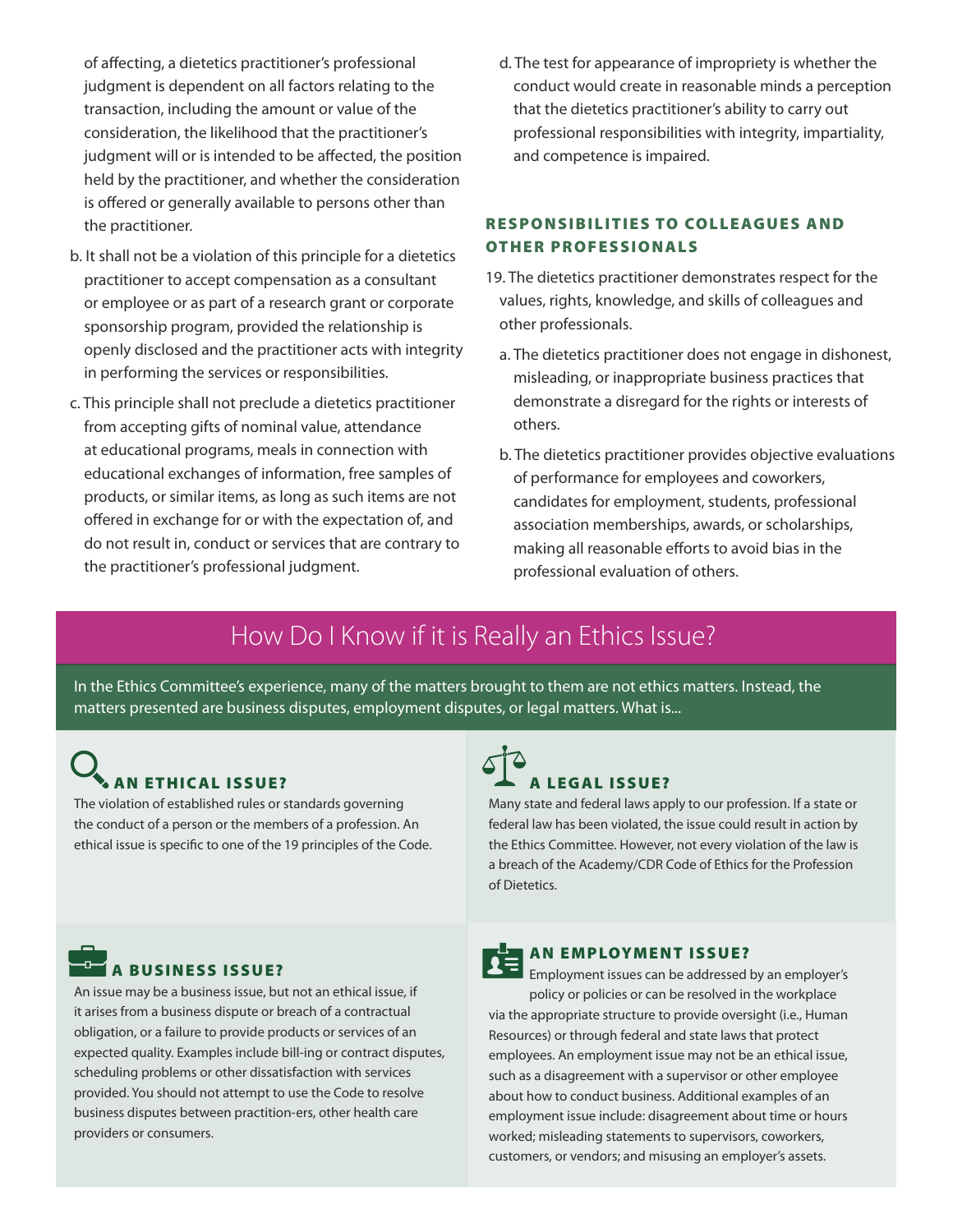## Approach to Ethical Decision-making\*

#### STEP 1 STEP 4

#### STATE AN ETHICAL DILEMMA

Identify components of potential ethical dilemma

- Is it an ethical issue, OR a
- Communication problem, OR a
- Practitioner-patient issue, OR a
- Practitioner-supervisor/employer issue, OR a
- Legal matter
- What are the facts of the situation?
- Objectively identify the issue
- Who are key participants
- Identify your perceptions/values
- What further information is needed

#### STEP<sub>2</sub>

#### **CONNECT ETHICAL THEORY TO THE** DILEMMA IN PRACTICE

Employ four key principles of ethical theory\*

- Autonomy
- Nonmaleficence
- Beneficence
- Justice

#### STEP<sub>3</sub>

#### APPLY THE ACADEMY CODE OF ETHICS TO THE ISSUE AND YOUR ETHICAL DECISION-MAKING

There are 19 principles of the current Academy Code of Ethics. Two are fundamental principles:

- Honesty, integrity, and fairness; and
- Behaviors that support and promote high professional standards.

#### **SELECT THE BEST ALTERNATIVE AND** JUSTIFY YOUR DECISION

Identify possible alternatives to resolve the dilemma, considering:

- Cultural influences affecting your decision making process
- How alternative solutions track with your values and your institution's values
- Your confidence in and ability to defend the ultimate decision?
- Whether the decision aligns with the Academy Code of Ethics and/or the SOPs/SOPPs
- How the decision might affect others and whether they will support it
- Make a final decision

#### STEP 5

### DEVELOP STRATEGIES TO SUCCESSFULLY IMPLEMENT THE CHOSEN DECISION

Strategies to successfully implement the chosen resolution

- Seek additional knowledge to clarify or contextualize the situation as needed
- Implement chosen resolution

#### STEP 6

#### **EVALUATE THE OUTCOMES AND HOW** TO PREVENT A SIMILAR OCCURRENCE

- Monitor outcomes, ensuring intended outcome(s) are achieved
- What are the strategies to prevent a similar issue in the future?